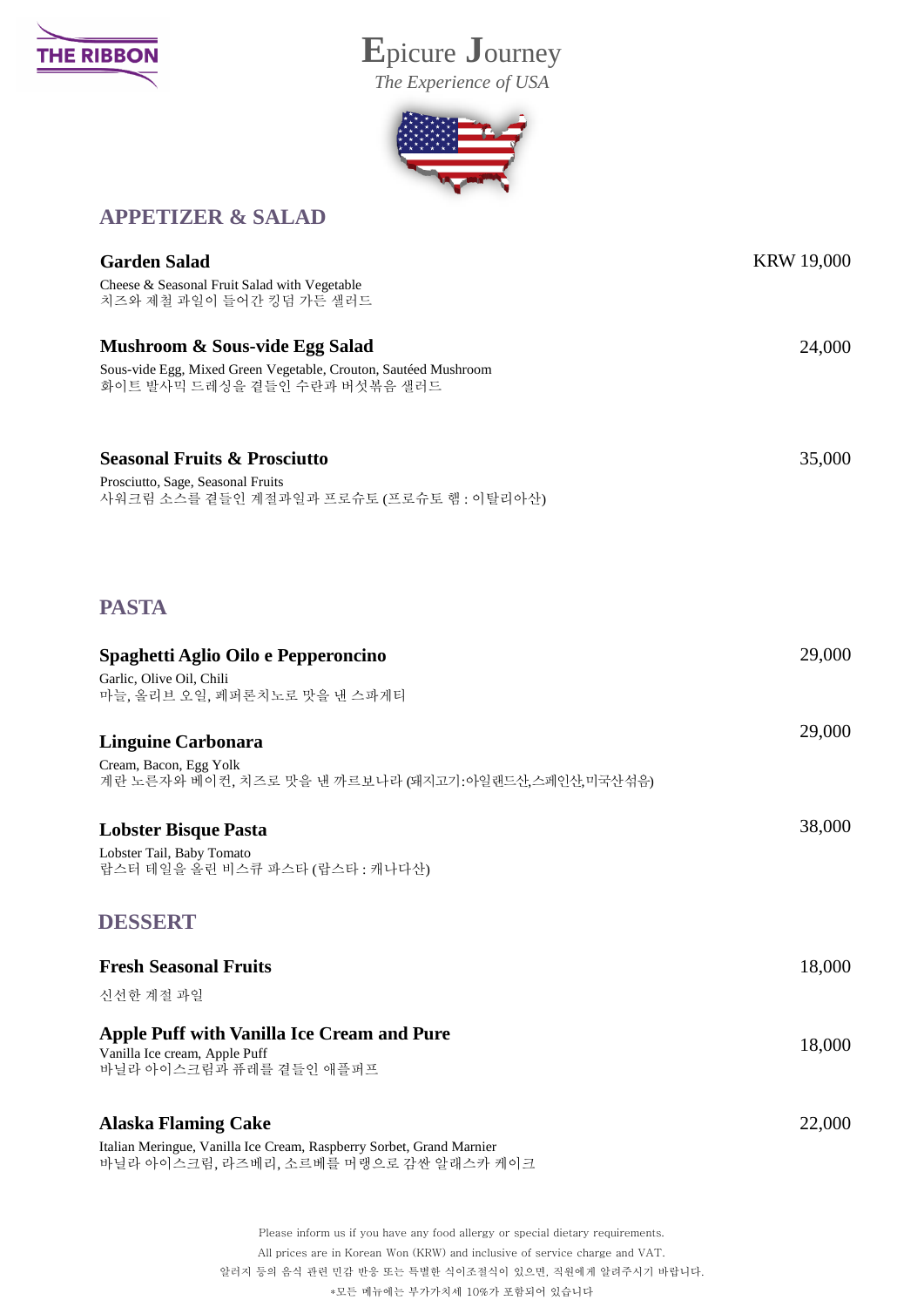

## **E**picure **J**ourney

*The Experience of USA*



## **MAIN DISH**

| Pork Tomahawk Steak (360g)                                                                                                                      | <b>KRW 41,000</b> |
|-------------------------------------------------------------------------------------------------------------------------------------------------|-------------------|
| Six Spices Marshmallow, Pork Jus<br>식스 스파이스 마쉬멜로와 곁들여 먹는 포크 토마호크 (돼지 뼈등심: 국내산)                                                                  |                   |
| Pan Roasted Sea bass Steak (180g)<br>Yellow paprika Sauce with Hot Vegetables<br>팬에 구운 농어 스테이크                                                  | 45,000            |
| <b>Rib-Bone Steak 48hour Sous-vide</b><br>Soy Lime Dressing, Salsa Verde<br>48시간 저온 조리한 립본 스테이크 (쇠고기 갈비: 미국산)                                   | 56,000            |
| Grilled Beef Striploin Steak with Chef's Special Sauce (240g)<br>Hot Vegetable, Mashed Potato<br>셰프의 스페셜 소스를 곁들인 쇠고기 채끝 등심 스테이크 (쇠고기 채끝등심: 미국산) | 65,000            |
| Grilled Rib-Eye Steak (360g)<br>Hot Vegetable, Mashed Potato, Maldon Salt<br>그릴드 프라임 립아이 스테이크 (쇠고기 등심: 미국산)                                     | 75,000            |

Please inform us if you have any food allergy or special dietary requirements. All prices are in Korean Won (KRW) and inclusive of service charge and VAT. 알러지 등의 음식 관련 민감 반응 또는 특별한 식이조절식이 있으면, 직원에게 알려주시기 바랍니다. \*모든 메뉴에는 부가가치세 10%가 포함되어 있습니다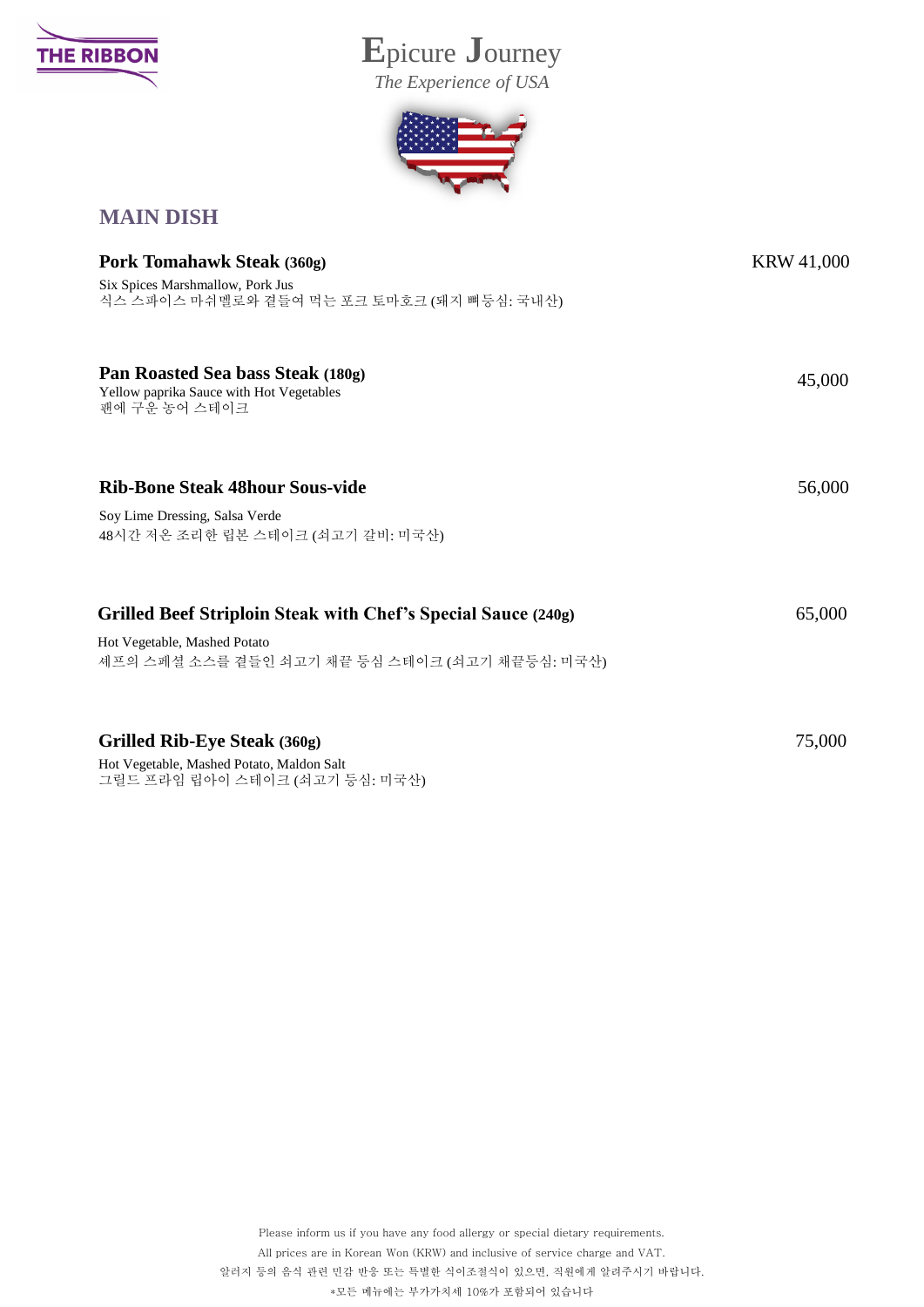





*The Experience of U.S.A.*

*Lunch Course KRW 65,000*

**American Cobb Salad**

상큼 달콤 미국 콥 샐러드

**New England Clam Chowder**

뉴 잉글랜드 클램 차우더 스프 (바지락 : 중국산 )

**Cincinnati Chili Pasta**

Ground Beef, Spice Chili, Cheddar Cheese 신시내티 칠리 파스타 (쇠고기 : 미국산 )

**New York Strip Steak (120g)** Zinfandel Sauce, Idaho Mash Potato, Baby Corn 그릴에 구운 안심 스테이크 (쇠고기 : 미국산 ) **Or**

**Pan Roasted Seabass Steak with American Sauce (120g)** 아메리칸 소스를 곁들인 팬에 구운 농어 스테이크 (농어: 중국산 )

**Apple Puff with Vanilla Ice Cream and Pure** 바닐라 아이스크림과 퓨레를 곁들인 애플 퍼프

> **Coffee or Tea** 커피 or 티